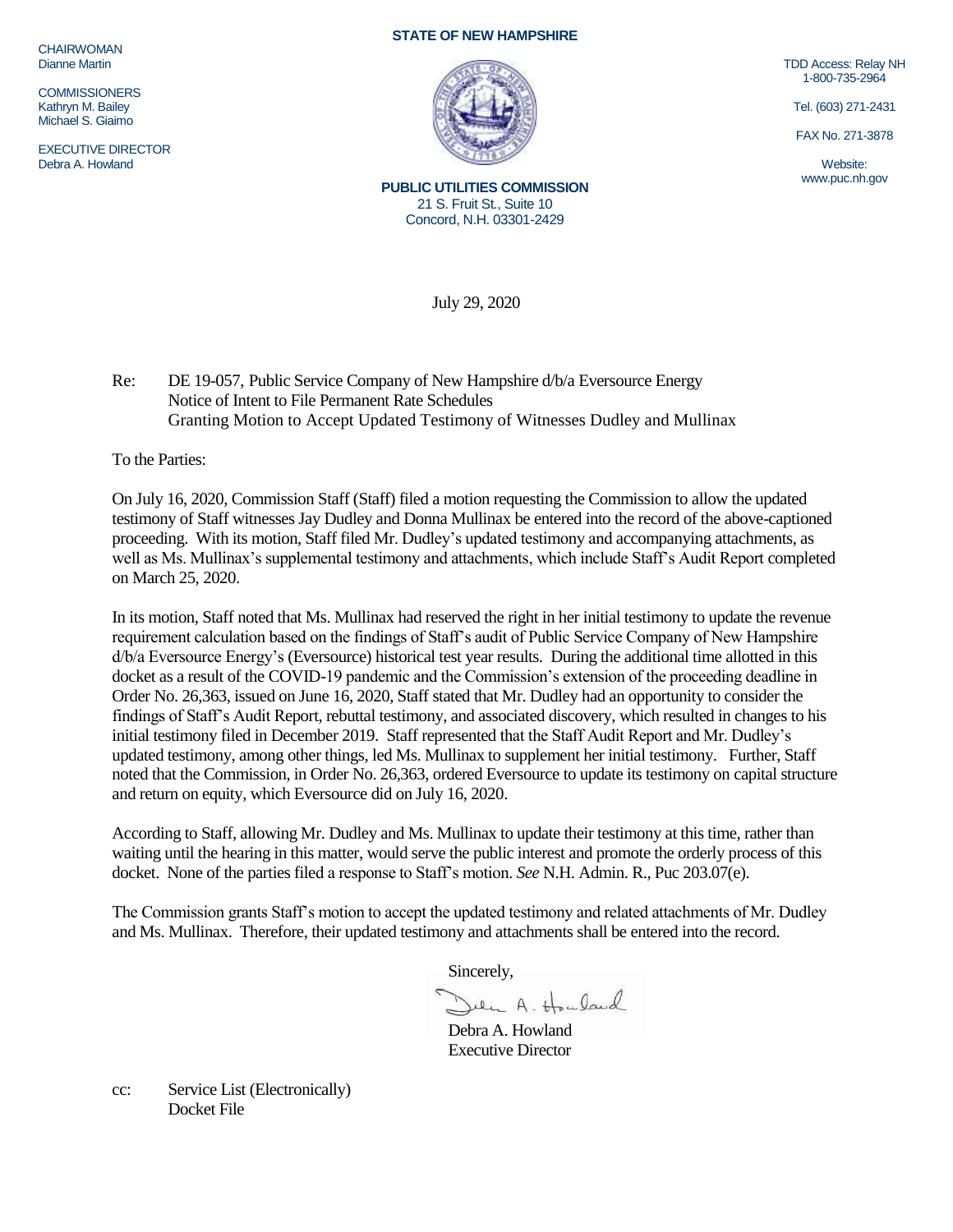Service List - Docket Related Docket#: 19-057 Printed: 7/29/2020 Email Addresses

ExecutiveDirector@puc.nh.gov palvarez@wiredgroup.net suzanne.amidon@puc.nh.gov robert.bersak@eversource.com mbirchard@keyesfox.com aboyd@acadiacenter.org brianna@cleanenergynh.org james.brennan@oca.nh.gov kelly@cleanenergynh.org brian.buckley@puc.nh.gov rburke@nhla.org mcampbell@keeganwerlin.com richard.chagnon@puc.nh.gov pradip.chattopadhyay@oca.nh.gov jessica.chiavara@eversource.com john@johncoffman.net roger@fsconline.com kristi.davie@eversource.com johndefever@yahoo.com kurt.demmer@puc.nh.gov allen.desbiens@eversource.com paul.dexter@puc.nh.gov troy.dixon@eversource.com jdonahue@preti.com pearl.donohoo-vallett@brattle.com jay.dudley@puc.nh.gov Stephen.Eckberg@puc.nh.gov eemerson@primmer.com matthew.fossum@eversource.com tom.frantz@puc.nh.gov mhorne@hcc-law.com tklaes@blueridgecs.com donald.kreis@oca.nh.gov erica.menard@eversource.com tmlarkinassociates@gmail.com madeleine@cleanenergynh.org karen.moran@puc.nh.gov scott@sjmuellerlaw.com dmullinax@blueridgecs.com rnelson@strategen.com elizabeth.nixon@puc.nh.gov amanda.noonan@puc.nh.gov ocalitigation@oca.nh.gov rebecca.ohler@des.nh.gov rorie.patterson@puc.nh.gov melissa.price@eversource.com agustin.ros@brattle.com sanem.sergici@brattle.com